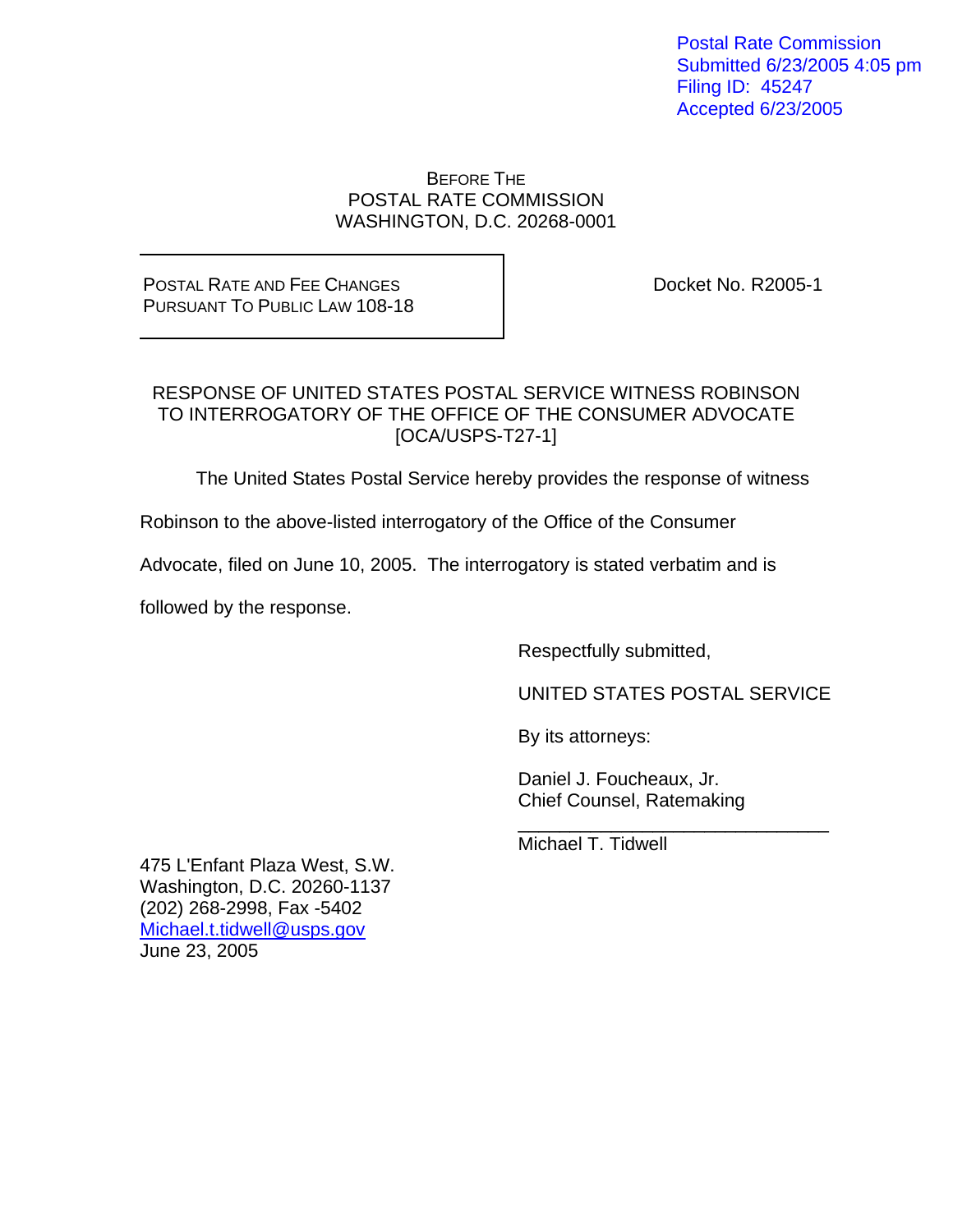## **RESPONSE OF USPS WITNESS ROBINSON TO INTERROGATORY OF THE OFFICE OF THE CONSUMER ADVOCATE**

**OCA/USPS-T27-1**. Please refer to your testimony at page 17, lines 3 and 4, regarding the cost coverage of 102.8 percent for Registered Mail, and Exhibit USPS-27F, at page 6.

- a. Since the Before Rates cost per piece is calculated to be \$11.24 (*see* OCA interrogatory to witness Waterbury, OCA/USPS-T10-7), based upon the PRC version of costs, please confirm that the Before Rates cost coverage for Registered Mail is 93.9 percent (\$10.55 / \$11.24). If you do not confirm, please explain and provide the correct percent.
- b. Please confirm that a cost coverage of 102.8 percent applied to the After Rates cost per piece of \$11.34 (*see* OCA interrogatory to witness Waterbury, OCA/USPS-T10-7), based upon the PRC version of costs, would result in an After Rates revenue per piece of \$11.65 (\$11.34 \* 1.028). If you do not confirm, please explain and provide the correct figure.
- c. Based upon the PRC version of costs, please confirm that an After Rates revenue per piece of \$11.65 represents an After Rates percentage change for Registered Mail of 10.4 percent ((\$11.65 - \$10.55) / \$10.55). If you do not confirm, please explain and provide the correct percent.

# **RESPONSE**:

This response incorporates revisions to Registered Mail costs reflected in the

responses to OCA/USPS-T10-6 and OCA/USPS-T10-7.

a. Not confirmed. For the test-year-before-rates, the estimated unit costs using

the Postal Rate Commission costing methodology is \$10.54. Response to

OCA/USPS-T10-7(b). The test-year-before rates unit revenue is \$10.55.

This results in a cost coverage of 100 percent.

In comparison, for the test-year-before-rates, the estimated unit costs

using the Postal Service costing methodology is \$16.71. Response to